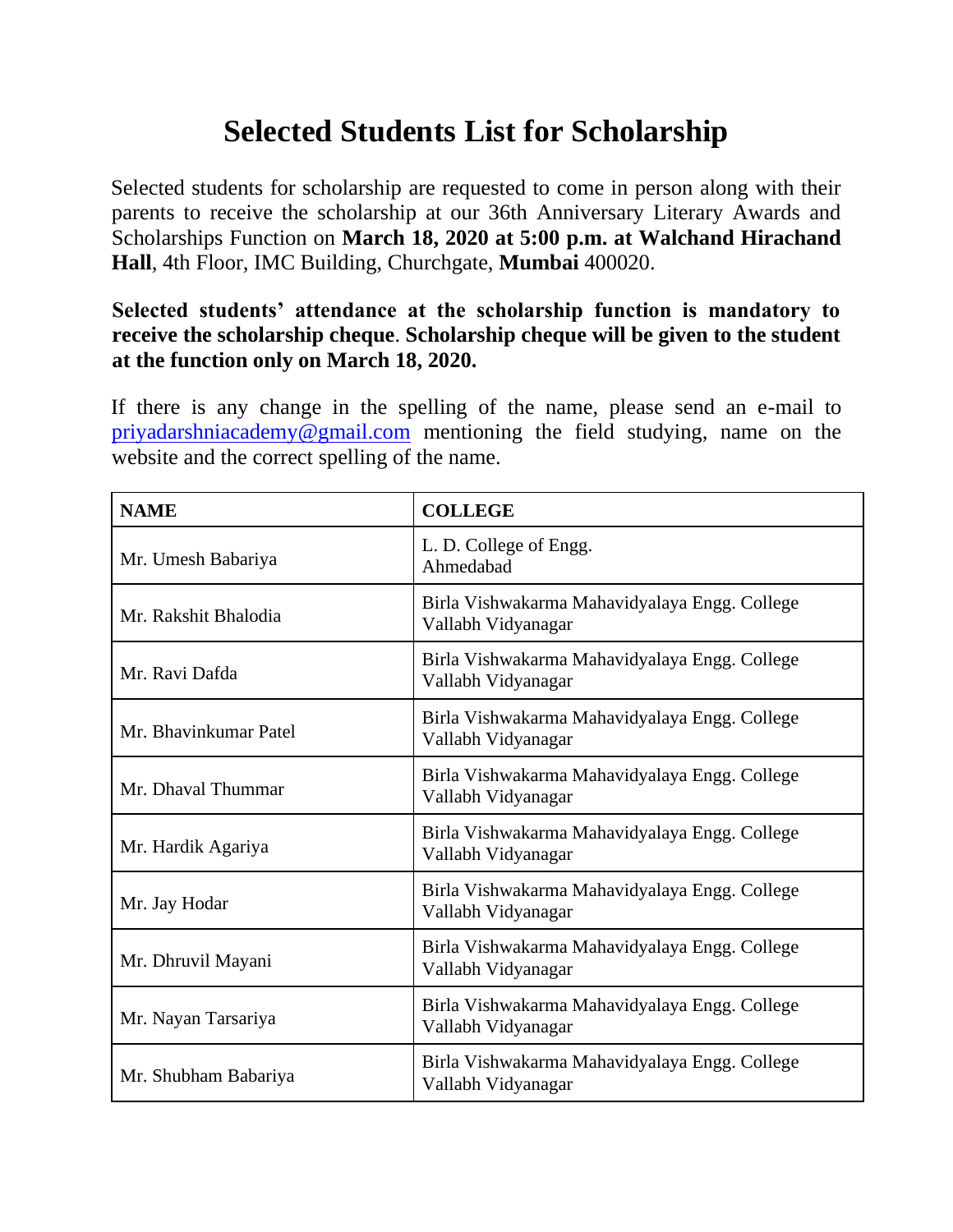| Ms. Hiral Luhar   | Birla Vishwakarma Mahavidyalaya Engg. College<br>Vallabh Vidyanagar |
|-------------------|---------------------------------------------------------------------|
| Mr. Rahul Ladumor | Birla Vishwakarma Mahavidyalaya Engg. College<br>Vallabh Vidyanagar |

| Mr. Umesh Zinzala        | Birla Vishwakarma Mahavidyalaya Engg. College<br>Vallabh Vidyanagar |
|--------------------------|---------------------------------------------------------------------|
| Mr. Urvishkumar Moradiya | Birla Vishwakarma Mahavidyalaya Engg. College<br>Vallabh Vidyanagar |
| Mr. Aniruddha Bamane     | Pillai HOC College of Engg. & Technology<br>Raigad                  |
| Mr. Brijesh Bhuva        | Birla Vishwakarma Mahavidyalaya Engg. College<br>Vallabh Vidyanagar |
| Mr. Savan Koyani         | A. D. Patel Institute of Technology<br>Vitthal Udyognagar           |
| Mr. Sandesh Bhosale      | Satara College of Engg. & Management<br>Satara                      |
| Mr. Rutvik Patel         | A. D. Patel Institute of Technology<br>Vitthal Udyognagar           |
| Mr. Nilesh Poshiya       | Birla Vishwakarma Mahavidyalaya Engg. College<br>Vallabh Vidyanagar |
| Mr. Ayush Khokhani       | Birla Vishwakarma Mahavidyalaya Engg. College<br>Vallabh Vidyanagar |
| Mr. Dipen Sakariya       | Birla Vishwakarma Mahavidyalaya Engg. College<br>Vallabh Vidyanagar |
| Mr. Divyesh Kakadiya     | Birla Vishwakarma Mahavidyalaya Engg. College<br>Vallabh Vidyanagar |
| Mr. Bhumitbhai Dankhara  | Birla Vishwakarma Mahavidyalaya Engg. College<br>Vallabh Vidyanagar |
| Mr. Hiren Gondaliya      | Birla Vishwakarma Mahavidyalaya Engg. College<br>Vallabh Vidyanagar |
| Mr. Darshanbhai Vala     | Birla Vishwakarma Mahavidyalaya Engg. College<br>Vallabh Vidyanagar |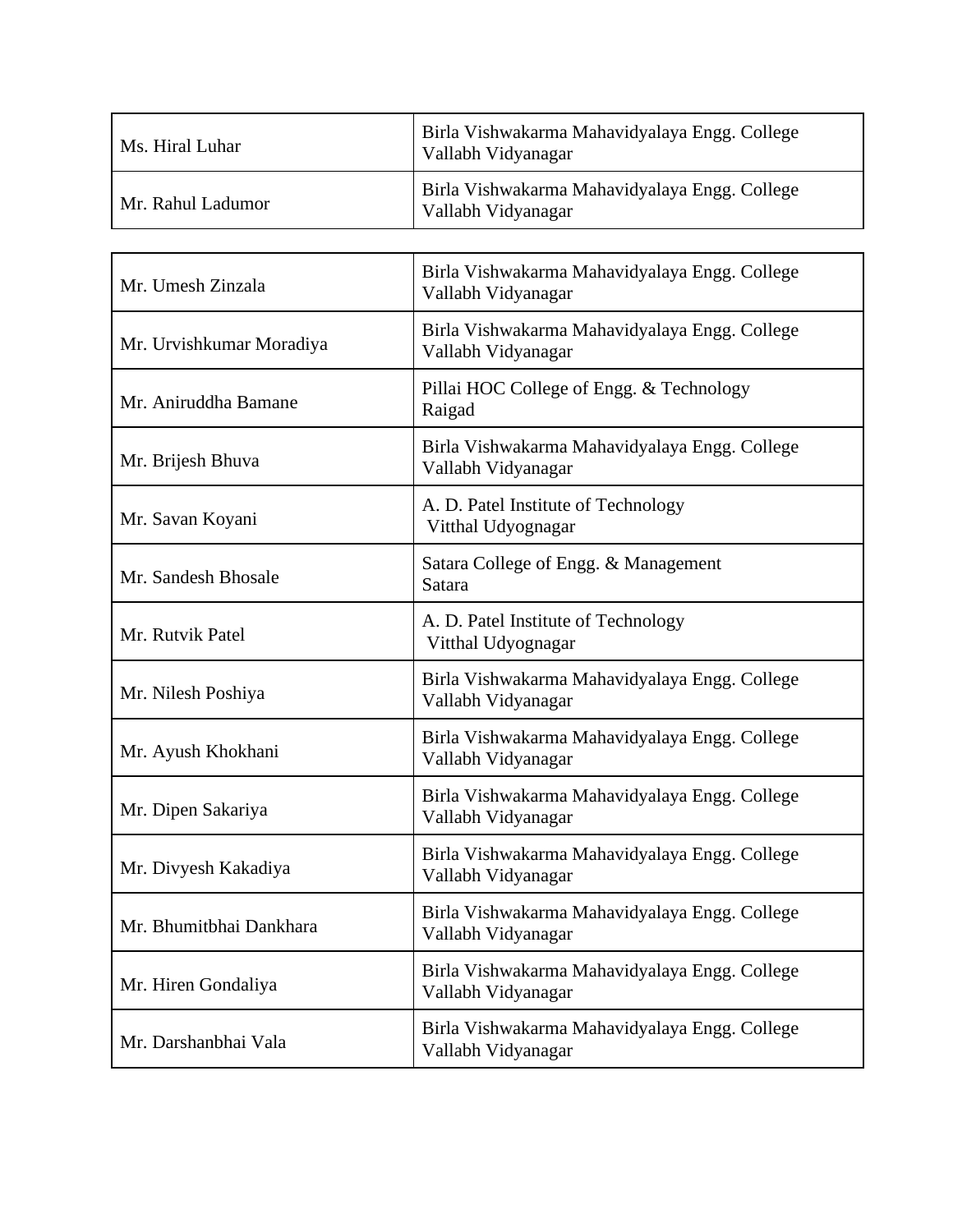| Mr. Palkesh Dharejiya    | Birla Vishwakarma Mahavidyalaya Engg. College<br>Vallabh Vidyanagar |
|--------------------------|---------------------------------------------------------------------|
| Mr. Anandkumar Dethariya | Birla Vishwakarma Mahavidyalaya Engg. College<br>Vallabh Vidyanagar |
| Mr. Rushirajsinh Gohil   | Birla Vishwakarma Mahavidyalaya Engg. College<br>Vallabh Vidyanagar |
| Mr. Vraj Virani          | Birla Vishwakarma Mahavidyalaya Engg. College<br>Vallabh Vidyanagar |
| Mr. Kishanbhai Vala      | Birla Vishwakarma Mahavidyalaya Engg. College<br>Vallabh Vidyanagar |
| Mr. Prasad Nalawade      | Datta Meghe College of Engg.<br>Airoli                              |

| Mr. Mihil Dhameliya       | Birla Vishwakarma Mahavidyalaya Engg. College<br>Vallabh Vidyanagar |
|---------------------------|---------------------------------------------------------------------|
| Mr. Sachin Kalavadiya     | Birla Vishwakarma Mahavidyalaya Engg. College<br>Vallabh Vidyanagar |
| Mr. Jatin Vala            | Birla Vishwakarma Mahavidyalaya Engg. College<br>Vallabh Vidyanagar |
| Ms. Prajakta Devkar       | Vivekanand Education Society's Institute of Technology<br>Chembur   |
| Mr. Saad Shaikh           | Vivekanand Education Society's Institute of Technology<br>Chembur   |
| Mr. Wilson Sorna          | Don Bosco Institute Of Technology<br>Kurla                          |
| Ms. Pratika Dhanawade     | Vivekanand Education Society's Institute of Technology<br>Chembur   |
| Ms. Pratiksha Kini        | Vivekanand Education Society's Institute of Technology<br>Chembur   |
| Mr. Dhiraj Gurav          | Atharva College Of Engineering<br>Malad                             |
| Mr. Raini Mohammad Junaid | Rizvi College of Engg.<br>Bandra                                    |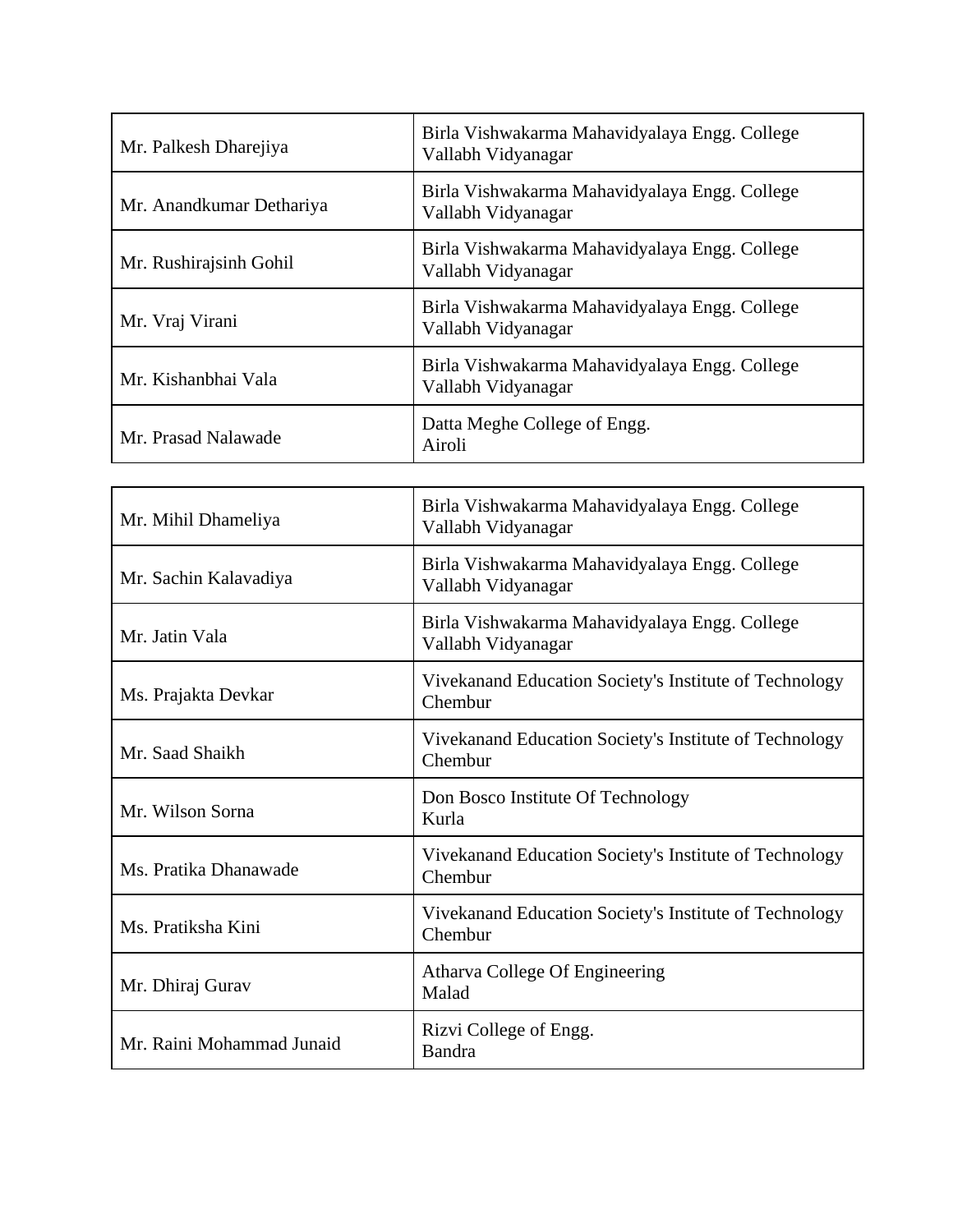| Mr. Prakash Odedra       | Birla Vishwakarma Mahavidyalaya Engg. College<br>Vallabh Vidyanagar |
|--------------------------|---------------------------------------------------------------------|
| Mr. Shubham Kotadiya     | Birla Vishwakarma Mahavidyalaya Engg. College<br>Vallabh Vidyanagar |
| Mr. Hardik Dholakiya     | Birla Vishwakarma Mahavidyalaya Engg. College<br>Vallabh Vidyanagar |
| Mr. Ketan Kushwah        | Birla Vishwakarma Mahavidyalaya Engg. College<br>Vallabh Vidyanagar |
| Mr. Milan Khunt          | Birla Vishwakarma Mahavidyalaya Engg. College<br>Vallabh Vidyanagar |
| Mr. Shubham Chayda       | Birla Vishwakarma Mahavidyalaya Engg. College<br>Vallabh Vidyanagar |
| Mr. Raideep Desai        | Vishwakarma Govt. Engg. College<br>Ahmedabad                        |
| Mr. Hemang Bambharoliya  | Pandit Deendayal Petroleum University<br>Gandhinagar                |
| Mr. Jaykumar Manpara     | Vishwakarma Govt. Engg. College<br>Ahmedabad                        |
| Mr. Himanshukumar Gajera | Vishwakarma Govt. Engg. College<br>Ahmedabad                        |

| Mr. Parag Amipara      | L. D. College of Engg.<br>Ahmedabad                  |
|------------------------|------------------------------------------------------|
| Mr. Ravikumar Satani   | L. D. College of Engg.<br>Ahmedabad                  |
| Mr. Dwarkesh Vadi      | Pandit Deendayal Petroleum University<br>Gandhinagar |
| Mr. Hardik Panchal     | Govt. Engg. College<br>Bhuj                          |
| Ms. Ranjana Chaurasiya | Rizvi College of Engg.<br>Bandra                     |
| Mr. Vishrut Kajavadra  | Pandit Deendayal Petroleum University<br>Gandhinagar |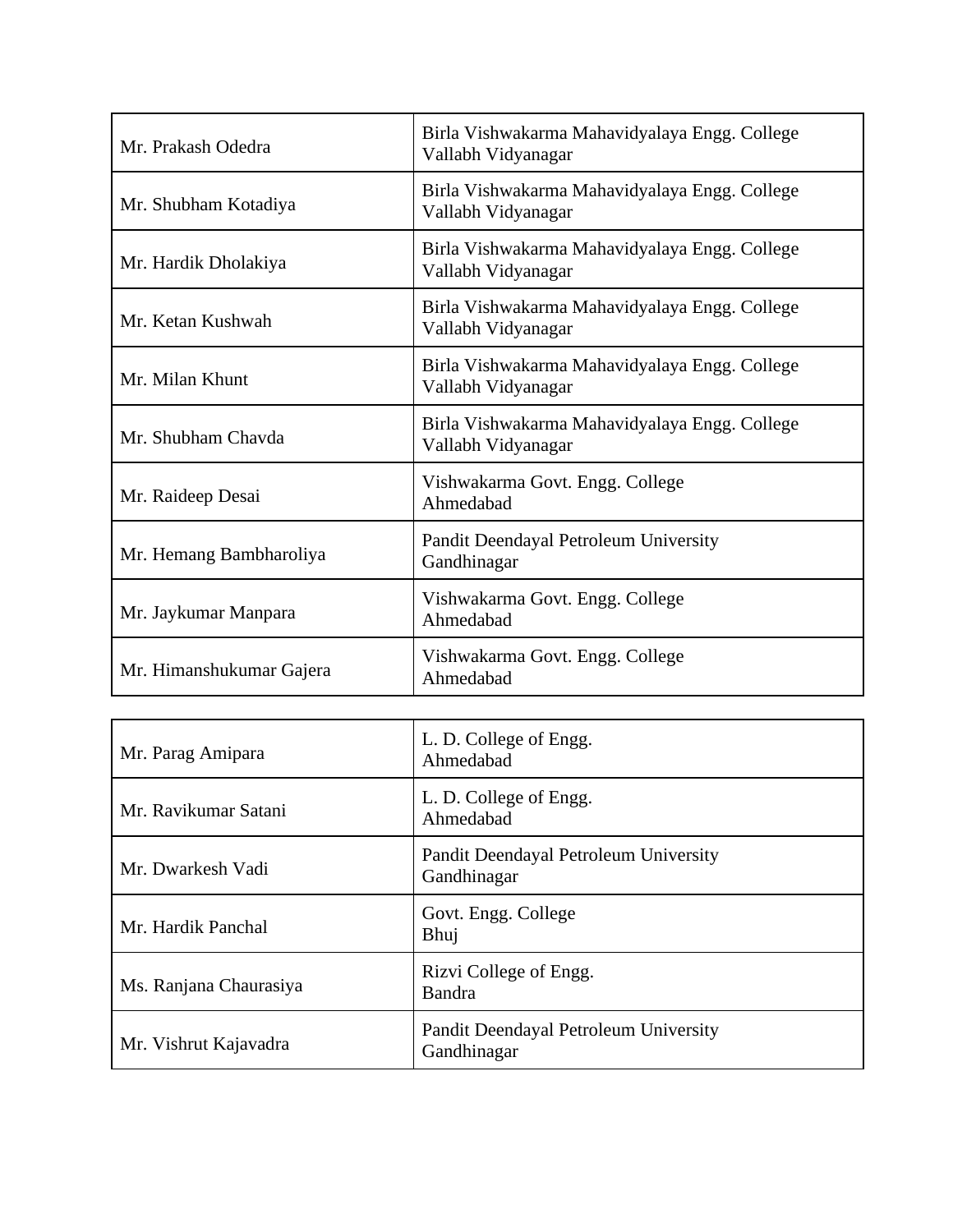| Mr. Dhruvil Kambodi    | Pandit Deendayal Petroleum University<br>Gandhinagar                |
|------------------------|---------------------------------------------------------------------|
| Mr. Abhinav Raj M      | College of Engg. Trivandrum<br>Thiruvananthapuram                   |
| Ms. Saniya Shaikh      | Theem College of Engg.<br><b>Boisar</b>                             |
| Mr. Rahul Shetty       | Shree L. R. Tiwari College of Engg.<br>Mira Road                    |
| Mr. Arjun Khunti       | Birla Vishwakarma Mahavidyalaya Engg. College<br>Vallabh Vidyanagar |
| Mr. Prashant Khunt     | Birla Vishwakarma Mahavidyalaya Engg. College<br>Vallabh Vidyanagar |
| Mr. Mayur Jiyani       | Birla Vishwakarma Mahavidyalaya Engg. College<br>Vallabh Vidyanagar |
| Mr. Amish Khatu        | Bharati Vidyapeeth College of Engg.<br>Navi Mumbai                  |
| Mr. Harsh Umaretiya    | A. D. Patel Institute of Technology<br>New Vallabh Vidyanagar       |
| Ms. Pooja Nawale       | Mahatma Basweshwar College<br>Latur                                 |
| Mr. Parmeshwar Kadam   | Mahatma Basweshwar College<br>Latur                                 |
| Ms. Ruchika Karande    | Usha Mittal Institute of Technology<br>Santacruz                    |
| Mr. Ivankshu Vaghani   | Faculty of Technology & Engg.<br>Vadodara                           |
| Mr. Hirenkumar Boghara | Govt. Engg. College<br>Modasa                                       |

| Mr. Mohit Dhameliya | A. D. Patel Institute of Technology<br>Vallabh Vidyanagar |
|---------------------|-----------------------------------------------------------|
| Mr. Daxit Soni      | L. D. College of Engg.<br>Ahmedabad                       |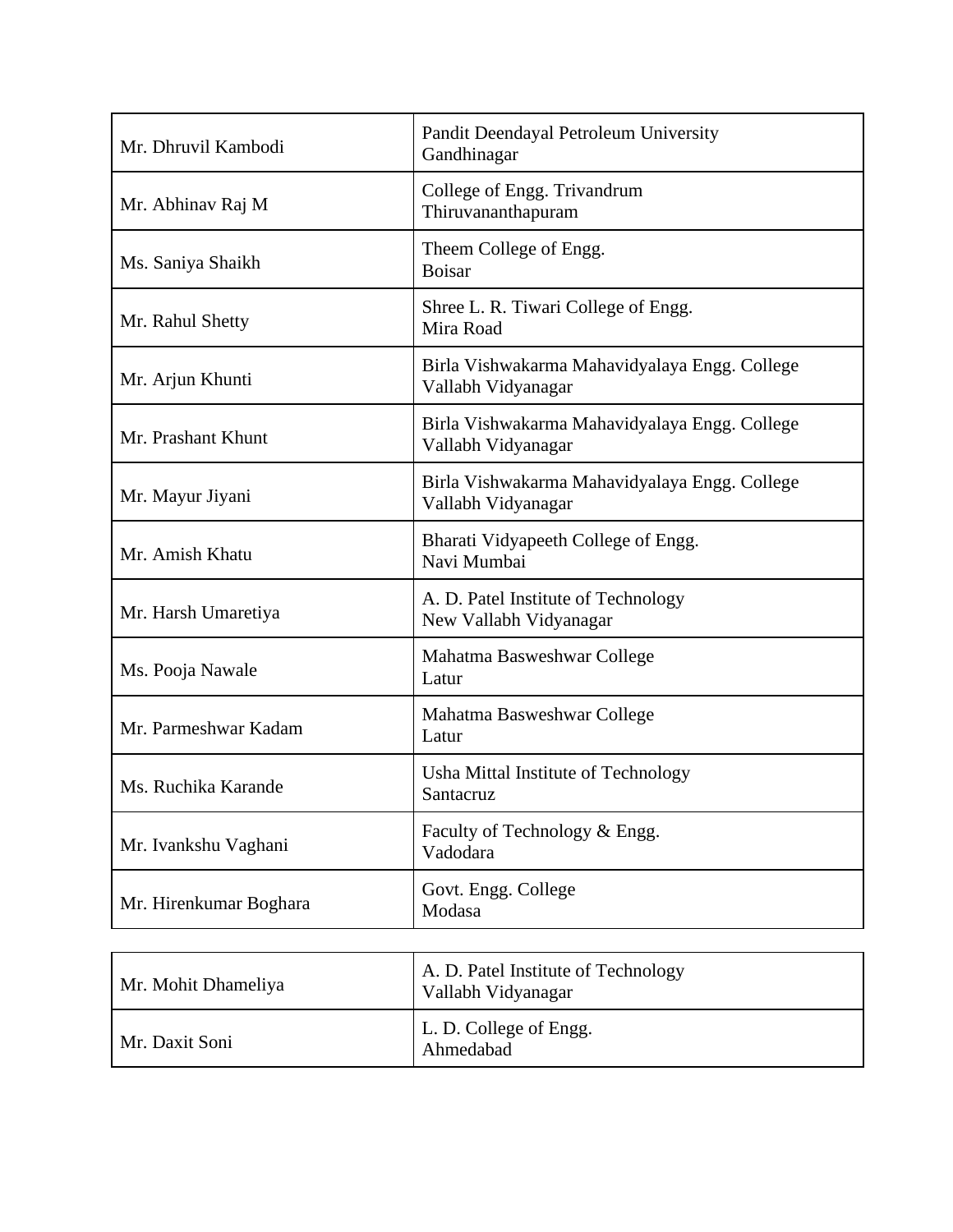| Mr. Jay Chovatiya     | L. D. College of Engg.<br>Ahmedabad                       |
|-----------------------|-----------------------------------------------------------|
| Mr. Ashish Balar      | L. D. College of Engg.<br>Ahmedabad                       |
| Mr. Maulik Mulani     | L. D. College of Engg.<br>Ahmedabad                       |
| Mr. Abhi Sangani      | L. D. College of Engg.<br>Ahmedabad                       |
| Mr. Nilay Lakkad      | L. D. College of Engg.<br>Ahmedabad                       |
| Ms. Amreen Shaikh     | Aishabai College of Education<br><b>Byculla</b>           |
| Ms. Mubarak Sayed     | Aishabai College of Education<br><b>Byculla</b>           |
| Mr. Nishith Durgakar  | Dr. Babasaheb Ambedkar Technological University<br>Lonere |
| Mr. Vijay Kadam       | Dayanad College of Pharamcy, Latur                        |
| Miss Shilpa Gawande   | Dayanad College of Pharamcy, Latur                        |
| Miss Minakshi Rajmane | Dayanad College of Pharamcy, Latur                        |
| Miss Sujata Bhosale   | Dayanad College of Pharamcy, Latur                        |
| Mr. Rushikesh Bandale | Dayanad College of Pharamcy, Latur                        |
| Mr. Krushna Makode    | Maharashtra College of Pharma Nilanga                     |
| Mr. Shrikant Thalkari | Maharashtra College of Pharmacy Nilanga                   |
| Mr. Kiran Bhople      | Dayanad College of Pharamcy, Latur                        |
| Mr. Pratik Kolapwar   | Maharashtra College of Pharmacy Nilanga                   |
| Miss Yogita Dhone     | Dayanad College of Pharamcy, Latur                        |
| Mr. Ashitosh Panchal  | Dayanad College of Pharamcy, Latur                        |
| Mr. Raj Sengar        | Dayanad College of Pharamcy, Latur                        |
| Miss Saraswati Patil  | Dayanad College of Pharamcy, Latur                        |
| Miss Divya Panchal    | Dayanad College of Pharamcy, Latur                        |
| Mr. Shivam Patil      | Royal College Of Pharmacy Malegaon                        |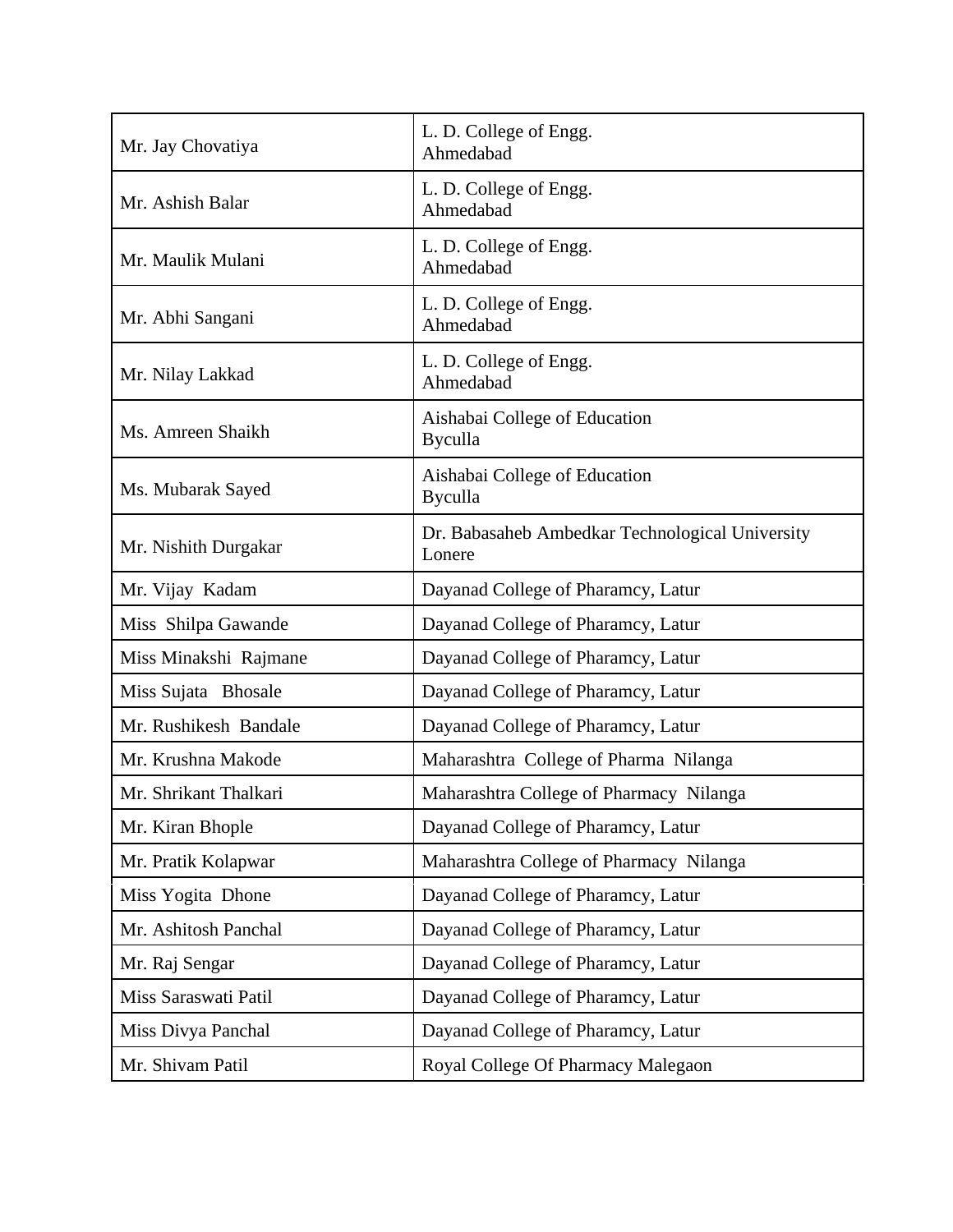| Mr. Manjushri Deshmukh | Channabaveshwar Pharmacy College (PG) |
|------------------------|---------------------------------------|
| Mr. Laxman Ingole      | Dayanad College of Pharamcy, Latur    |
| Mr. Lavkush Jadhav     | Dayanad College of Pharamcy, Latur    |
| Mr. Mohdin Bagwan      | Channabaveshwar Pharmacy College (PG) |

| Miss Varsharani Jadhav     | Dayanad College of Pharamcy, Latur             |
|----------------------------|------------------------------------------------|
| Mr. Sarvesh Chivate        | Dayanad College of Pharamcy, Latur             |
| Mr. Mahamad Pathan         | Dayanad College of Pharamcy, Latur             |
| Miss Amruta Hajare         | Dayanad College of Pharamcy, Latur             |
| Miss Simakousar Sayyed     | Dayanad College of Pharamcy, Latur             |
| Miss Madhav Jadhav         | Dayanad College of Pharamcy, Latur             |
| Mr. Omkar Gambhire         | Dayanad College of Pharamcy, Latur             |
| <b>Miss Snehal Gadhave</b> | Yashoda Technical Campus Satara                |
| Mr. Krishna Biradar        | C. B. Pharmacy College of Latur                |
| Mr. Akash Pankhaniya       | Birla Vishwakarma Mahavidyalaya Engg. College  |
| Mr. Ravi Yadav             | Birla Vishwakarma Mahavidyalaya Engg. College  |
| Mr. Rajesh Nakum           | Birla Vishwakarma Mahavidyalaya Engg. College  |
| Mr. Uddhav Vetkkoli        | A.C. Patil College Of Engineering              |
| Mr. Sagar Thummar          | Chandubhai S Patel                             |
| Mr. Jaimin Kevadiya        | Birla Vishwakarma Mahavidyalaya Engg. College  |
| Mr. Nikunjkuamr Shiroya    | Birla Vishwakarma Mahavidyalaya Engg. College  |
| Mr. Nilesh Kodiyatar       | Birla Vishwakarma Mahavidyalaya Engg. College  |
| Mr. Uttamkumar Rabadiya    | A. D. Patel Institute of Technology            |
| Mr. Akashkumar Gondaliya   | A. D. Patel Institute of Technology            |
| Mr. Shubham Patil          | Dr Babasheb Ambedkar Technological Unniversity |
| Mr. Sunny Kumar            | Chandigarh Engineering Mohali                  |
| Mr. Vikram Sarvariya       | Birla Vishwakarma Mahavidyalaya                |
| Mr. Pankaj Ladva           | Birla Vishwakarma Mahavidyalaya                |
| Mr. Jay Pansuriya          | Birla Vishwakarma Mahavidyalaya                |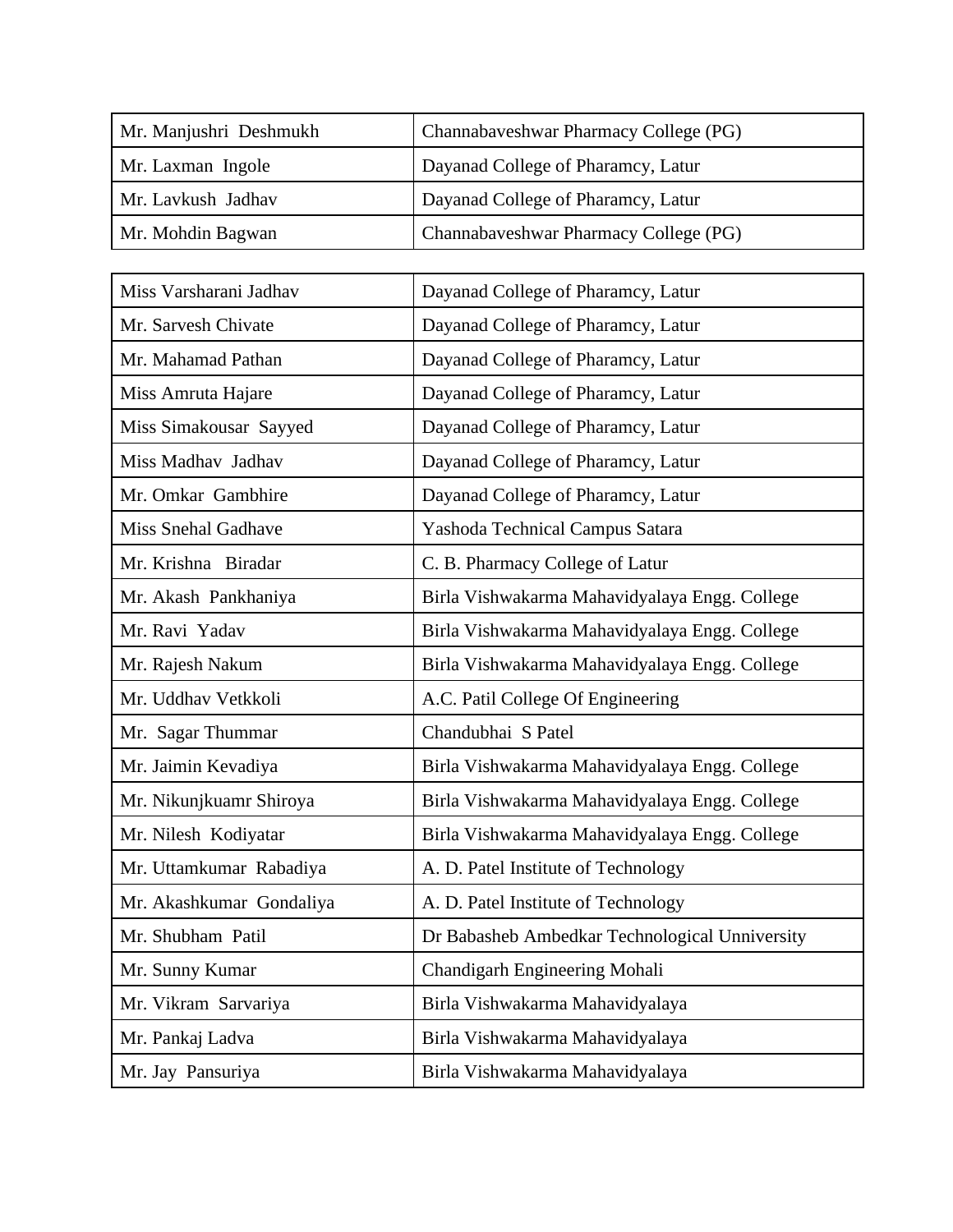| Mr. Rohankumar Borakhatariya | Birla Vishwakarma Mahavidyalaya                                         |
|------------------------------|-------------------------------------------------------------------------|
| Mr. Deep Rajani              | Padmabhushan Vasantdada Patil Pratishthan's College of<br>Engg.<br>Sion |
| Mr. Mayurbhai Dhamellya      | Birla Vishwakarma Mahavidyalaya                                         |
| Mr. Dhrupeshkumar Pokiya     | A. D. Patel Institute of Technology                                     |
| Mr. Bhavik Jinjala           | Sarvajanik College of engineering & technology                          |
| Mr. Hemang Gohel             | Birla Vishwakarma Mahavidyalaya                                         |
| Miss Gauri Patil             | Theem College of Engg.                                                  |
| Mr. Shahidraja Shaikh        | Anjuman Isam Kalsehar Technical Campus Panvel                           |
| Mr. Sagar Chavan             | Satara College of Engg. & Management                                    |
| Mr. Shubham Naik             | Theem College of Engg.                                                  |
| Mr. Aashutosh Gharat         | H J Theem Coolege Of Engineering                                        |
| Mr. Harshil Godhani          | The Maharaja Sayajirao University of Vadodara                           |

| Mr. Vijay Makwana      | Faculty of Tech And Enggineering                         |
|------------------------|----------------------------------------------------------|
| Mr. Siddharth Thummar  | Birla Vishwakarma Mahavidyalaya                          |
| Mr. Kiran More         | Datta Meghe College of Engg                              |
| Mr. jagdish Vadhvana   | Birla Vishwakarma Mahavidyalaya                          |
| Mr. Kishan Mathukiya   | Birla Vishwakarma Mahavidyalaya                          |
| Mr. Bhavesh Chavda     | Birla Vishwakarma Mahavidyalaya                          |
| Mr. Maheshwar Jadhav   | Shivajirao S Jondhale College of Engineering<br>Dombivli |
| Mr. Ganesh Bhosale     | Konkan Gyanpeeth College of Enggineering                 |
| Mr. Suraj Chaudhary    | Konkan Gyanpeeth College of Enggineering                 |
| Miss Priyanka Ladole   | Don Bosco Institute of Technology                        |
| Mr. Malkesh Vadariya   | Birla Vishwakarma Mahavidyalaya                          |
| Mr. Darshit Dhameliya  | The Maharaja Sayayirao University                        |
| Mr. Ramesh Odedara     | Birla Vishwakarma Mahavidyalaya                          |
| Mr. Mitulkumar Makwana | Birla Vishwakarma Mahavidyalaya                          |
| Mr. Parth Dhanak       | Birla Vishwakarma Mahavidyalaya                          |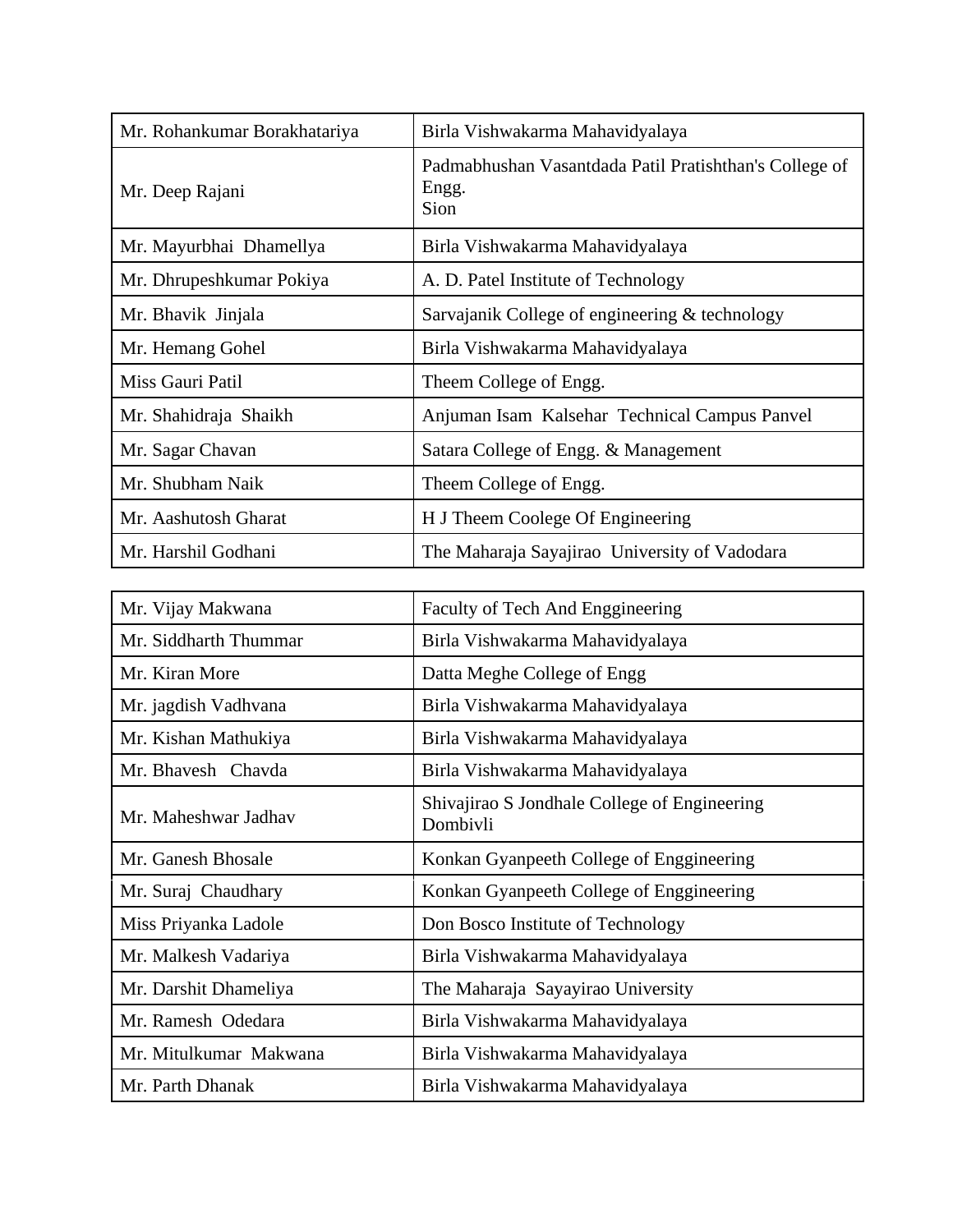| Mr. Ganesh Kumbhar        | Datta Meghe College of Engg                              |
|---------------------------|----------------------------------------------------------|
| Mr. Rutvik Kukadiya       | Birla Vishwakarma Mahavidyalaya                          |
| Mr. Akhil Dhokiya         | Birla Vishwakarma Mahavidyalaya                          |
| Mr. Budhalal Khodifad     | Birla Vishwakarma Mahavidyalaya                          |
| Mr. Gautam Poshiya        | Birla Vishwakarma Mahavidyalaya                          |
| Ms. Prajakta Kulkarni     | Lokmanya Tilak Municipal Medical College and<br>Hospital |
| Ms. Geetika Agrwal        | Lokmanya Tilak Municipal Medical College and<br>Hospital |
| Ms. Shambhabi Chakraborty | Lokmanya Tilak Municipal Medical College and<br>Hospital |
| Ms. Ashitha P             | Lokmanya Tilak Municipal Medical College and<br>Hospital |
| Ms. Kishori Bagul         | Lokmanya Tilak Municipal Medical College and<br>Hospital |
| Mr. Madhav Gojiya         | B. J. Medical College,<br>Ahmedabad                      |
| Mr. Rahul Rathod          | Government Medical College - Surat                       |
| Mr. Arjun Rajyaguru       | M. P. Shah College -<br>Jamnagar                         |
| Mr. Raj Bhojani           | B. J. Medical College,<br>Ahmedabad                      |
| Mr. Hiren Jagani          | M. P. Shah College -<br>Jamnagar                         |

| Mr. Sonukumar Yadav        | B. J. Medical College,<br>Ahmedabad                  |
|----------------------------|------------------------------------------------------|
| Ms. Nidhi Patel            | B. J. Medical College,<br>Ahmedabad                  |
| Ms. Mayuri Takle           | D. Y. Patil University<br><b>School of Dentistry</b> |
| Mr. Vrirendrakumar Bhati   | Government Medical College - Surat                   |
| Mr. Parthkumar Zinzuvadiya | B. J. Medical College,<br>Ahmedabad                  |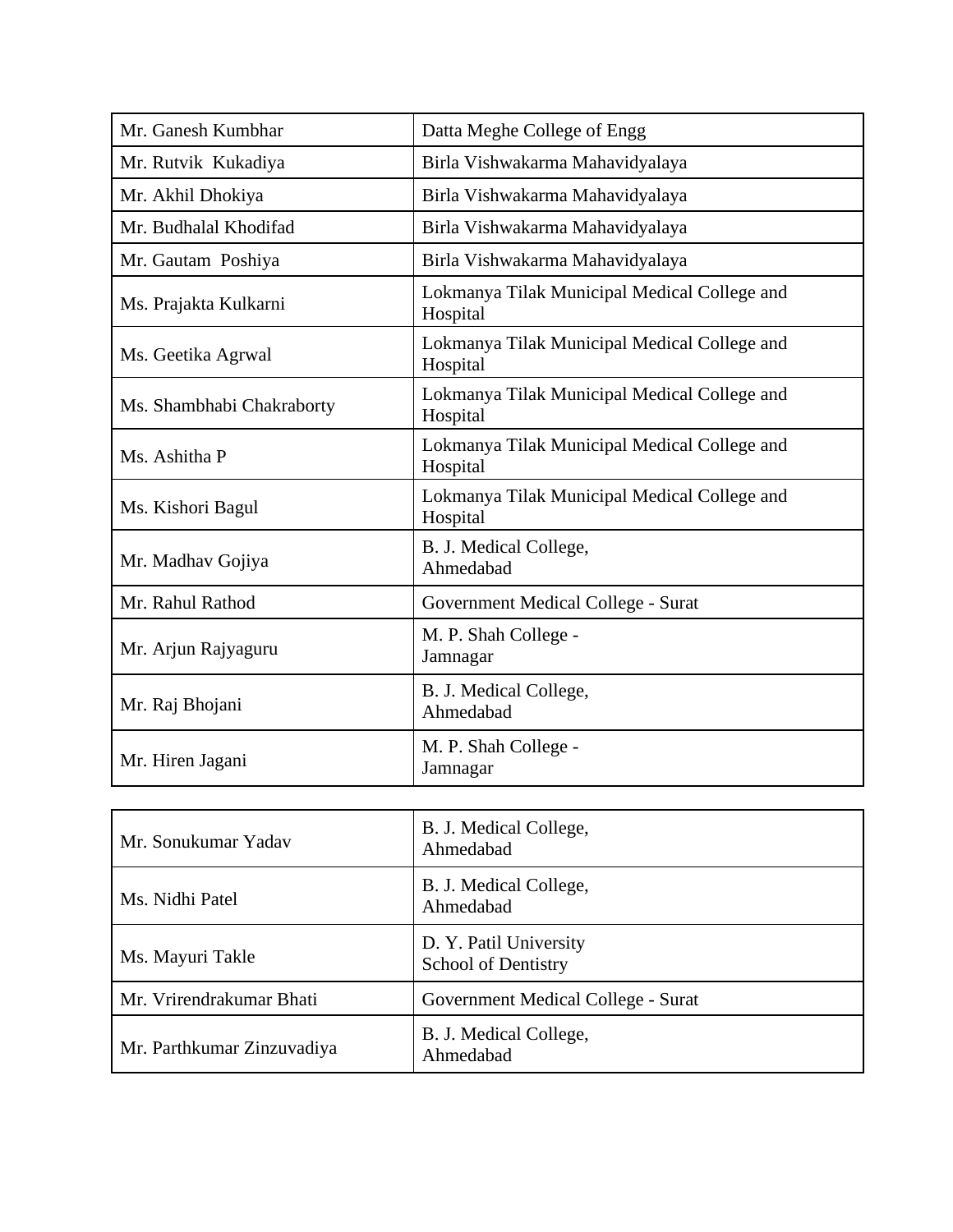| Mr. Vishalkumar Jani       | B. J. Medical College,<br>Ahmedabad                 |
|----------------------------|-----------------------------------------------------|
| Mr. Siddharth Katariya     | B. J. Medical College,<br>Ahmedabad                 |
| Mr. Harshilkumar Prajapati | Government Medical College - Surat                  |
| Mr. Vipul Senta            | B. J. Medical College,<br>Ahmedabad                 |
| Mr. Sagar Jalondhara       | B. J. Medical College,<br>Ahmedabad                 |
| Ms. Khyati Vasani          | Government Medical College - Surat                  |
| Mr. Vijay Chauhan          | B. J. Medical College,<br>Ahmedabad                 |
| Ms. Kreta Kansagara        | M. P. Shah College -<br>Jamnagar                    |
| Mr. Satish Mangaroliya     | M. P. Shah College -<br>Jamnagar                    |
| Mr. Vivek Lakhani          | M. P. Shah College -<br>Jamnagar                    |
| Ms. Maniliben Zala         | M. P. Shah College -<br>Jamnagar                    |
| Mr. Keyur Akbari           | M. P. Shah College -<br>Jamnagar                    |
| Mr. Sunil Zala             | Government Ayurved College - Vadodara               |
| Mr. Deven Gadhvi           | M. P. Shah College -<br>Jamnagar                    |
| Mr. Rahul Pithadiya        | B. J. Medical College,<br>Ahmedabad                 |
| Ms. Mansibahen Bhingradiya | Dr. V. H. Dave Homeopathy meducal<br>College, Anand |
| Ms. Nidhi Lakkad           | M. P. Shah College -<br>Jamnagar                    |
|                            |                                                     |

| Mr. Gulabbhai Rabadiya | Government Medical College - Surat |
|------------------------|------------------------------------|
|                        |                                    |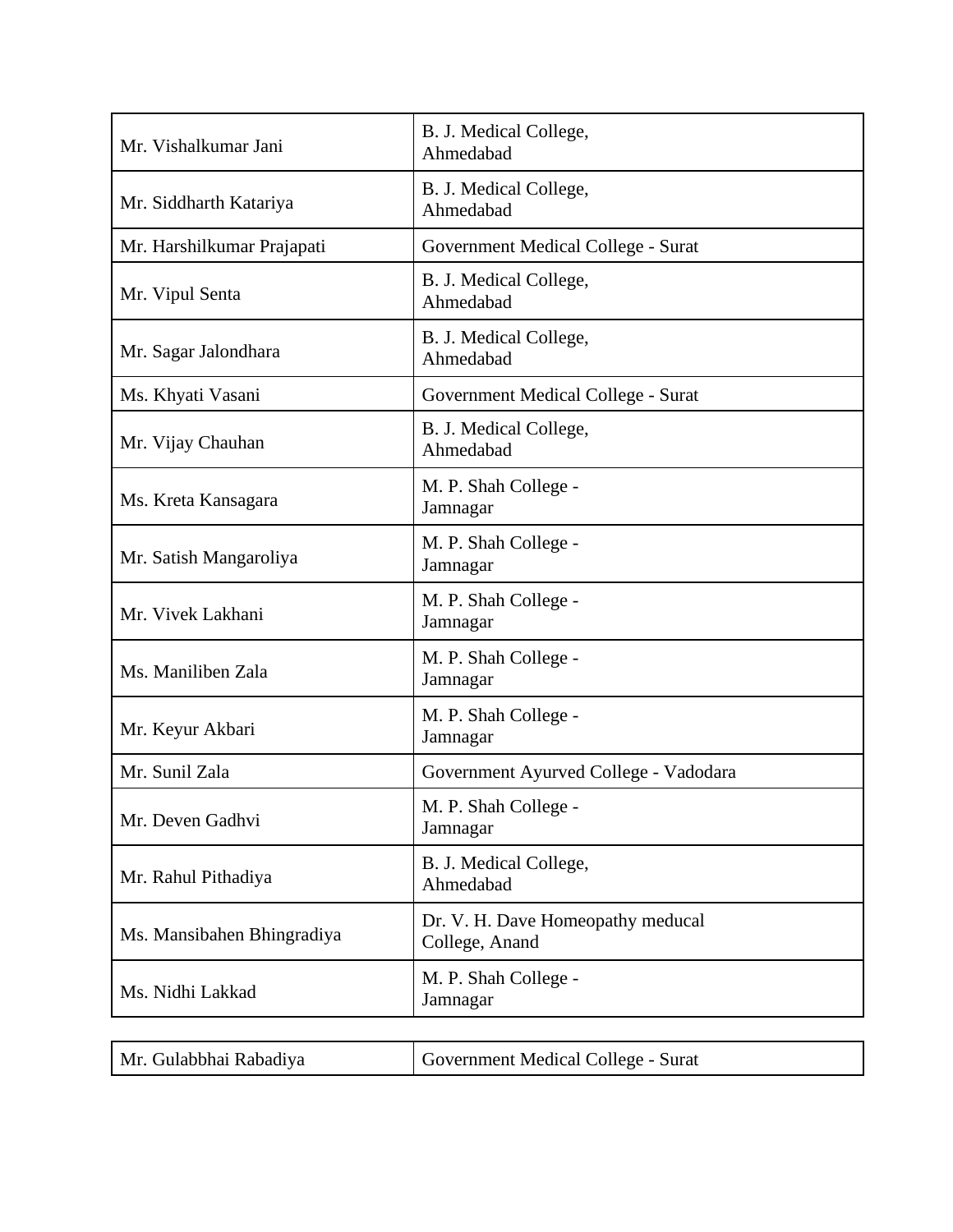| Mr. Upenkumar Vaghasiya  | M. P. Shah College -<br>Jamnagar                            |
|--------------------------|-------------------------------------------------------------|
| Ms. Rashida Kapasi       | M. P. Shah College -<br>Jamnagar                            |
| Mr. Vishalbhai Makwana   | Government Medical College - Surat                          |
| Mr. Rahul Harshaliya     | Government Medical College - Surat                          |
| Mr. Akshitkumar Vachhani | M. P. Shah College -<br>Jamnagar                            |
| Mr. Hitesh Kalsariya     | B. J. Medical College,<br>Ahmedabad                         |
| Mr. Janak Ladumor        | Government Medical College - Surat                          |
| Mr. Chirag Vasoya        | M. P. Shah College -<br>Jamnagar                            |
| Mr. Bansikumar Lakhani   | M. P. Shah College -<br>Jamnagar                            |
| Mr. Mayank Kasundra      | P.D.U. Medical College - Rajkot                             |
| Mr. Jaydip Kotiya        | Government Ayurved College - Vadodara                       |
| Mr. Saurav Brahambhatt   | Government Ayurved College - Vadodara                       |
| Mr. Sunil Raval          | Birla Vishwakarma<br>Mahavidyalaya<br>Eng. College<br>Anand |
| Mr. Omkar Deshmukh       | Government Polytechnic,<br>Mumbai                           |
| Mr. Akshay Gaikwad       | Government Polytechnic,<br>Mumbai                           |
| Mr. Vivek Vadi           | Birla Vishwakarma<br>Mahavidyalaya<br>Eng. College<br>Anand |
| Mr. Ankit Bhutiya        | Birla Vishwakarma<br>Mahavidyalaya<br>Eng. College<br>Anand |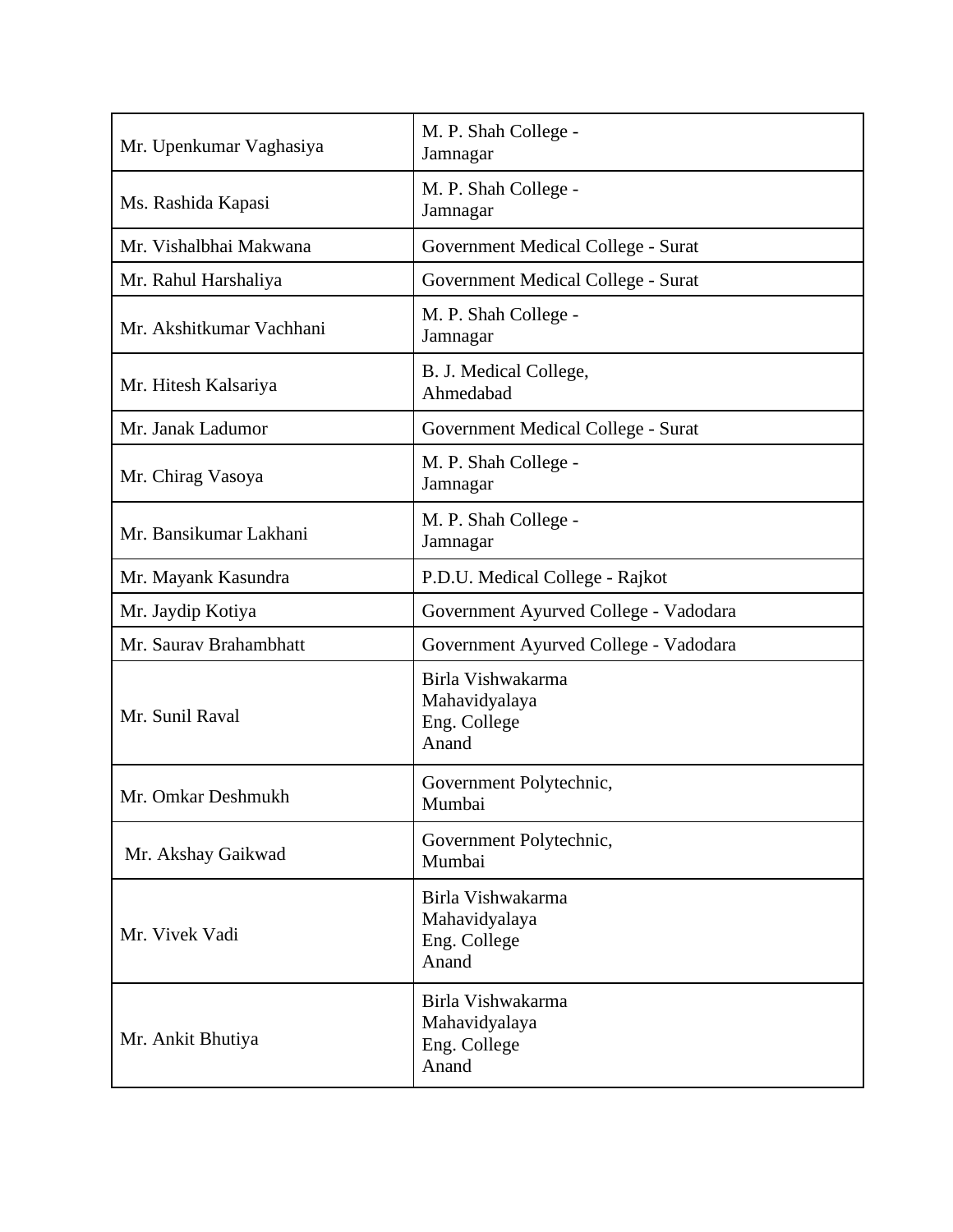| Mr. Siddhant Shedge      | B. V. College of Engineering<br>Navi Mumbai                 |
|--------------------------|-------------------------------------------------------------|
| Mr. Mitul Ghori          | Birla Vishwakarma<br>Mahavidyalaya<br>Eng. College<br>Anand |
| Mr. Nimesh Metaliya      | Birla Vishwakarma<br>Mahavidyalaya<br>Eng. College<br>Anand |
| Mr. Rumit Gevariya       | Birla Vishwakarma<br>Mahavidyalaya<br>Eng. College<br>Anand |
| Mr. Gaurav Sakhare       | Chandrabhan Sharma College of Science and Commerce<br>Powai |
| Ms. Kajalben Thadoda     | Shree R. K. Institute of<br>Comp. Ed. & Appl. Sci.          |
| Mr. Dhruv Padsala        | N. M. College of Agriculture<br>Navsari                     |
| Ms. Roshni Patel         | Shree R. K. Institute of<br>Comp. Ed. & Appl. Sci.          |
| Mr. Chiragkumar Sojitra  | N. M. College of Agriculture<br>Navsari                     |
| Mr. Kush Kachchhava      | Shree R. K. Institute of<br>Comp. Ed. & Appl. Sci.          |
| Mr. Harshal Tala         | N. M. College of Agriculture<br>Navsari                     |
| Mr. Alpeshkumar Vekariya | N. M. College of Agriculture<br>Navsari                     |
| Ms. Hemaliben Patel      | Naran Lala College of Proffesional & Applied Sci.           |
| Ms. Divya Rathod         | Shree R. K. Institute of<br>Comp. Ed. & Appl. Sci.          |
| Mr. Ravikumar Variya     | Shree R. K. Institute of<br>Comp. Ed. & Appl. Sci.          |